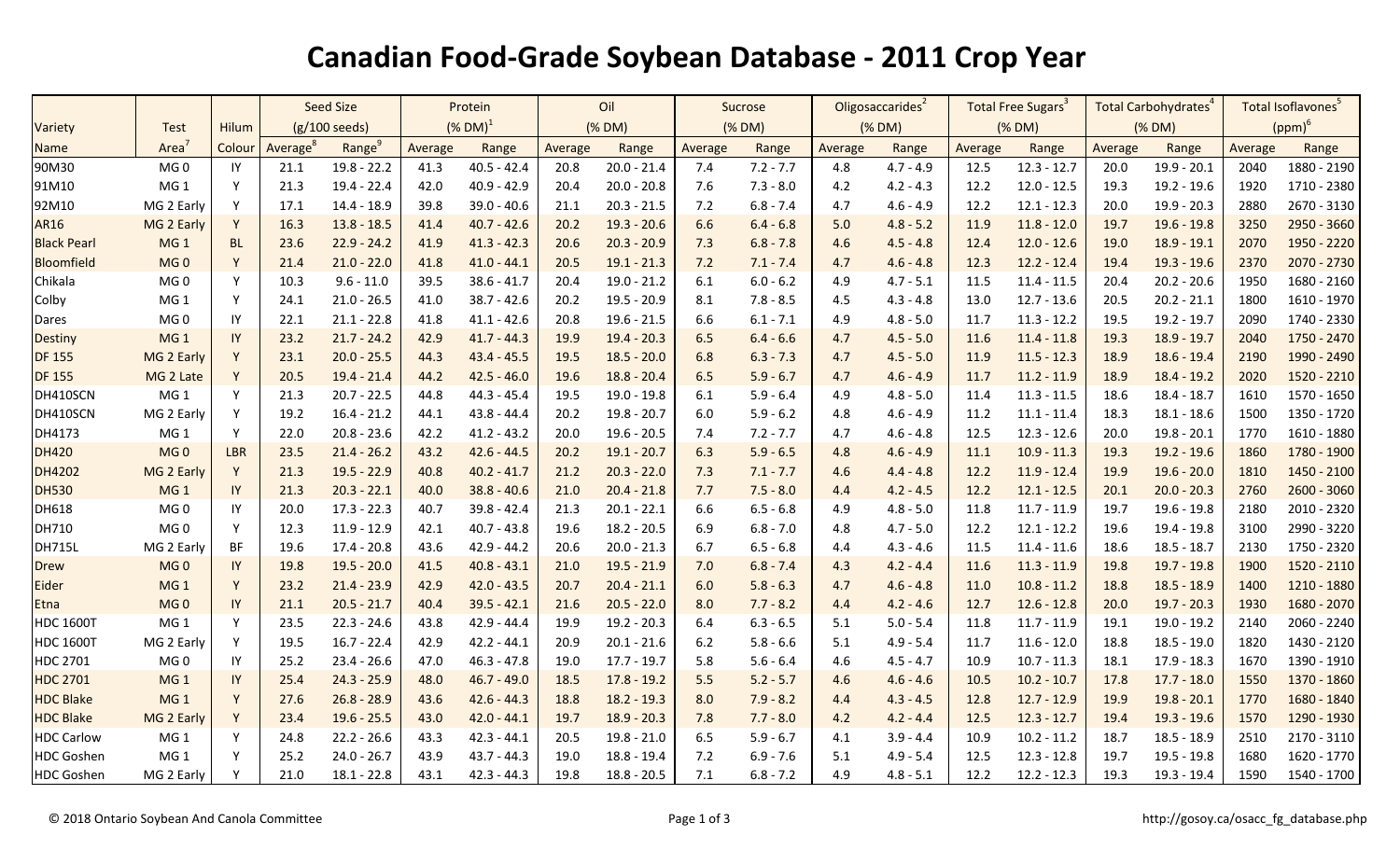## **Canadian Food-Grade Soybean Database - 2011 Crop Year**

|                        |                 |              | <b>Seed Size</b>     |                    | Protein                |               | Oil     |               | Sucrose |             | Oligosaccarides <sup>2</sup> |             | Total Free Sugars <sup>3</sup> |               | Total Carbohydrates <sup>4</sup> |               | Total Isoflavones <sup>5</sup> |             |
|------------------------|-----------------|--------------|----------------------|--------------------|------------------------|---------------|---------|---------------|---------|-------------|------------------------------|-------------|--------------------------------|---------------|----------------------------------|---------------|--------------------------------|-------------|
| Variety                | <b>Test</b>     | <b>Hilum</b> |                      | (g/100 seeds)      | $(\%$ DM) <sup>1</sup> |               | (% DM)  |               |         | (% DM)      | (% DM)                       |             | (% DM)                         |               | (% DM)                           |               | $(ppm)^6$                      |             |
| <b>Name</b>            | Area            | Colour       | Average <sup>8</sup> | Range <sup>9</sup> | Average                | Range         | Average | Range         | Average | Range       | Average                      | Range       | Average                        | Range         | Average                          | Range         | Average                        | Range       |
| <b>Heather</b>         | MG <sub>0</sub> | Y            | 23.6                 | $22.3 - 25.0$      | 42.7                   | $40.9 - 44.9$ | 20.2    | $18.5 - 21.7$ | 7.2     | $7.0 - 7.5$ | 5.0                          | $4.9 - 5.1$ | 12.2                           | $12.0 - 12.4$ | 19.5                             | $19.4 - 19.7$ | 2000                           | 1750 - 2180 |
| <b>HL35</b>            | MG <sub>1</sub> | <b>BL</b>    | 23.2                 | $21.3 - 25.3$      | 45.0                   | $43.7 - 45.8$ | 19.4    | $18.9 - 20.1$ | 6.1     | $5.8 - 6.3$ | 4.8                          | $4.8 - 4.9$ | 11.3                           | $11.2 - 11.5$ | 18.9                             | $18.7 - 19.0$ | 2550                           | 2350 - 3000 |
| <b>HS 09C02</b>        | MG <sub>0</sub> | Y            | 22.7                 | $21.4 - 24.4$      | 41.2                   | $40.1 - 43.3$ | 20.2    | $18.4 - 21.2$ | 7.5     | $7.5 - 7.6$ | 4.7                          | $4.6 - 4.9$ | 12.7                           | $12.6 - 12.8$ | 20.5                             | $20.5 - 20.6$ | 1480                           | 1420 - 1510 |
| <b>HS 13C38</b>        | MG <sub>1</sub> | Y            | 21.7                 | $21.2 - 22.9$      | 42.4                   | $40.8 - 43.2$ | 20.8    | $20.3 - 21.3$ | 6.9     | $6.5 - 7.2$ | 4.6                          | $4.5 - 4.7$ | 11.7                           | $11.3 - 12.0$ | 19.1                             | 19.0 - 19.4   | 1790                           | 1470 - 2260 |
| <b>HS 25S89</b>        | MG 2 Early      | <b>BR</b>    | 20.2                 | $17.2 - 21.8$      | 41.3                   | $40.5 - 42.4$ | 20.6    | 19.9 - 21.4   | 7.5     | $7.1 - 7.8$ | 4.5                          | $4.4 - 4.6$ | 12.4                           | $12.1 - 12.7$ | 19.9                             | $19.6 - 20.2$ | 2410                           | 2220 - 2580 |
| Jari                   | MG <sub>0</sub> | IY           | 19.7                 | $17.8 - 21.5$      | 45.3                   | $44.7 - 46.4$ | 19.5    | $18.1 - 20.1$ | 6.1     | $5.7 - 6.5$ | 4.9                          | $4.8 - 5.0$ | 11.4                           | $11.0 - 11.8$ | 18.7                             | $18.4 - 18.8$ | 1660                           | 1210 - 1950 |
| <b>Kassidy</b>         | MG <sub>0</sub> | IY           | 20.5                 | $19.5 - 21.3$      | 43.8                   | $42.7 - 45.4$ | 19.3    | $18.2 - 20.3$ | 6.9     | $6.9 - 7.0$ | 4.8                          | $4.8 - 4.9$ | 12.1                           | $12.0 - 12.1$ | 19.5                             | $19.3 - 19.7$ | 1930                           | 1820 - 2070 |
| <b>Katrina</b>         | MG <sub>1</sub> | IY           | 24.3                 | $23.2 - 25.0$      | 43.4                   | $42.6 - 44.0$ | 19.7    | $19.3 - 20.1$ | 7.3     | $7.2 - 7.5$ | 4.7                          | $4.6 - 4.9$ | 12.4                           | $12.3 - 12.6$ | 19.6                             | $19.4 - 19.7$ | 1860                           | 1720 - 2030 |
| <b>Katrina</b>         | MG 2 Early      | IY           | 21.4                 | $19.2 - 23.3$      | 43.0                   | $42.1 - 43.8$ | 20.4    | $19.5 - 20.9$ | 7.2     | $6.9 - 7.5$ | 4.7                          | $4.4 - 4.9$ | 12.2                           | $11.9 - 12.4$ | 19.3                             | $19.1 - 19.5$ | 1780                           | 1460 - 1980 |
| Krios                  | MG <sub>0</sub> | IY           | 17.7                 | $16.0 - 18.4$      | 45.1                   | $44.0 - 46.1$ | 18.9    | $17.8 - 19.9$ | 6.4     | $6.1 - 6.7$ | 4.7                          | $4.6 - 4.8$ | 11.5                           | $11.4 - 11.7$ | 18.6                             | $18.6 - 18.7$ | 2490                           | 2440 - 2610 |
| Madison                | MG <sub>0</sub> | <b>BR</b>    | 20.1                 | $17.9 - 21.0$      | 40.3                   | $38.7 - 42.2$ | 21.9    | $20.5 - 22.7$ | 6.8     | $6.6 - 7.0$ | 4.6                          | $4.6 - 4.7$ | 11.6                           | $11.5 - 11.8$ | 19.3                             | $19.1 - 19.6$ | 2640                           | 2300 - 2870 |
| Mersea                 | MG 2 Early      | Y            | 21.7                 | 18.2 - 23.9        | 41.0                   | $40.4 - 41.6$ | 20.9    | $20.2 - 21.5$ | 7.4     | $7.3 - 7.4$ | 4.6                          | $4.5 - 4.7$ | 12.3                           | $12.2 - 12.5$ | 20.0                             | $19.9 - 20.1$ | 1850                           | 1680 - 1980 |
| <b>Mersea</b>          | MG 2 Late       | Y            | 18.9                 | $18.3 - 20.0$      | 40.9                   | $39.4 - 42.3$ | 20.8    | $20.1 - 21.8$ | 7.4     | $7.2 - 7.5$ | 4.6                          | $4.5 - 4.8$ | 12.4                           | $12.2 - 12.6$ | 20.1                             | $19.8 - 20.3$ | 1710                           | 1480 - 1950 |
| <b>Misty</b>           | MG <sub>0</sub> | IY           | 19.6                 | $18.0 - 20.2$      | 41.2                   | $40.4 - 42.6$ | 20.3    | $19.1 - 20.9$ | 6.6     | $6.3 - 7.0$ | 4.8                          | $4.7 - 4.9$ | 11.7                           | $11.5 - 12.0$ | 20.0                             | $19.9 - 20.2$ | 2470                           | 2320 - 2590 |
| <b>OAC Blythe</b>      | MG <sub>0</sub> | <b>BL</b>    | 18.7                 | $17.2 - 20.6$      | 41.9                   | $40.7 - 43.9$ | 19.9    | $18.3 - 20.7$ | 7.3     | $7.0 - 7.6$ | 4.6                          | $4.4 - 4.7$ | 12.1                           | $11.8 - 12.3$ | 20.1                             | $19.9 - 20.3$ | 2470                           | 2180 - 2680 |
| OAC Blythe             | MG <sub>1</sub> | BL           | 19.4                 | $18.4 - 20.1$      | 43.2                   | $41.4 - 44.1$ | 19.5    | $19.2 - 20.0$ | 6.9     | $6.6 - 7.3$ | 4.6                          | $4.5 - 4.6$ | 11.8                           | $11.5 - 12.2$ | 19.7                             | $19.5 - 20.1$ | 2110                           | 1790 - 2800 |
| <b>OAC Calypso</b>     | MG <sub>1</sub> | IY           | 22.5                 | $21.9 - 23.2$      | 40.0                   | $38.5 - 41.4$ | 20.5    | $19.9 - 21.0$ | 7.2     | $7.1 - 7.5$ | 4.6                          | $4.5 - 4.8$ | 12.2                           | $12.1 - 12.4$ | 20.5                             | $20.3 - 20.7$ | 3150                           | 2930 - 3540 |
| <b>OAC Champion</b>    | MG <sub>0</sub> | IY           | 21.5                 | $20.4 - 23.4$      | 43.6                   | $42.7 - 44.9$ | 20.3    | $19.3 - 21.2$ | 5.7     | $5.6 - 6.0$ | 4.8                          | $4.7 - 4.9$ | 10.9                           | $10.8 - 11.0$ | 18.8                             | $18.7 - 18.9$ | 1640                           | 1380 - 1800 |
| <b>OAC Ginty</b>       | MG <sub>1</sub> | <b>BR</b>    | 20.9                 | $20.2 - 22.0$      | 42.5                   | $41.6 - 43.4$ | 20.3    | $19.6 - 20.8$ | 6.5     | $6.3 - 6.6$ | 4.7                          | $4.6 - 4.8$ | 11.5                           | $11.3 - 11.6$ | 19.1                             | $19.0 - 19.4$ | 2180                           | 2170 - 2190 |
| <b>OAC Heritage</b>    | MG 2 Early      | Y            | 20.2                 | $16.6 - 21.7$      | 41.8                   | $41.0 - 42.8$ | 20.9    | $20.0 - 21.5$ | 6.8     | $6.5 - 7.1$ | 4.5                          | $4.4 - 4.8$ | 11.7                           | $11.4 - 11.8$ | 19.6                             | $19.3 - 19.8$ | 2210                           | 1860 - 2520 |
| <b>OAC Heritage</b>    | MG 2 Late       | Y            | 17.9                 | $17.0 - 18.7$      | 41.6                   | $40.2 - 43.0$ | 20.9    | $20.2 - 21.8$ | 6.8     | $6.5 - 7.1$ | 4.5                          | $4.4 - 4.6$ | 11.7                           | $11.4 - 12.0$ | 19.7                             | $19.1 - 19.9$ | 2080                           | 1700 - 2370 |
| OAC Huron              | MG <sub>1</sub> | Y            | 25.3                 | $23.6 - 27.6$      | 43.6                   | $42.8 - 44.5$ | 19.7    | $19.1 - 20.0$ | 7.3     | $7.2 - 7.6$ | 4.3                          | $4.2 - 4.5$ | 12.1                           | $11.9 - 12.2$ | 19.1                             | $18.8 - 19.3$ | 2060                           | 1890 - 2210 |
| <b>OAC Kent</b>        | MG 2 Early      | Y            | 21.4                 | $18.3 - 23.9$      | 41.5                   | $40.9 - 42.1$ | 21.4    | $20.8 - 21.9$ | 7.0     | $6.8 - 7.2$ | 4.4                          | $4.3 - 4.6$ | 11.8                           | $11.7 - 12.0$ | 19.1                             | $18.9 - 19.3$ | 1750                           | 1600 - 1950 |
| <b>OAC Kent</b>        | MG 2 Late       | Y            | 19.6                 | $18.7 - 21.0$      | 41.5                   | $39.9 - 43.3$ | 21.3    | $20.1 - 22.3$ | 6.9     | $6.8 - 7.2$ | 4.4                          | $4.3 - 4.5$ | 11.8                           | $11.6 - 12.0$ | 19.2                             | 18.9 - 19.4   | 1600                           | 1280 - 1820 |
| <b>OAC Lakeview</b>    | MG <sub>0</sub> | Y            | 21.6                 | $21.0 - 22.6$      | 39.4                   | $38.1 - 41.3$ | 21.5    | $20.1 - 22.6$ | 7.8     | $7.7 - 8.0$ | 4.4                          | $4.3 - 4.5$ | 12.6                           | $12.5 - 12.8$ | 20.3                             | $20.2 - 20.5$ | 2780                           | 2340 - 3070 |
| <b>OAC Madoc</b>       | MG <sub>0</sub> | Y            | 21.3                 | $19.5 - 22.8$      | 39.6                   | $38.6 - 42.1$ | 21.7    | $20.1 - 22.5$ | 7.2     | $7.1 - 7.4$ | 4.8                          | $4.7 - 4.8$ | 12.4                           | $12.2 - 12.6$ | 20.4                             | $19.9 - 20.7$ | 2030                           | 1730 - 2430 |
| <b>OAC Marvel</b>      | MG 2 Early      | Y            | 22.5                 | $20.2 - 23.7$      | 43.0                   | $42.5 - 44.0$ | 19.7    | $18.7 - 20.3$ | 7.0     | $6.7 - 7.2$ | 4.9                          | $4.7 - 5.1$ | 12.2                           | $12.0 - 12.3$ | 19.5                             | $19.4 - 19.7$ | 1780                           | 1640 - 2010 |
| <b>OAC Marvel</b>      | MG 2 Late       | Y            | 20.8                 | $20.3 - 21.3$      | 42.8                   | $41.2 - 44.3$ | 19.9    | $19.3 - 20.7$ | 6.9     | $6.4 - 7.1$ | 4.9                          | $4.7 - 5.0$ | 12.1                           | $11.7 - 12.3$ | 19.5                             | $19.1 - 19.7$ | 1710                           | 1260 - 2000 |
| <b>OAC</b> Merion      | MG <sub>1</sub> | Y            | 23.2                 | $21.5 - 24.5$      | 43.0                   | $42.2 - 43.8$ | 19.6    | $19.2 - 20.0$ | 7.3     | $7.2 - 7.4$ | 4.6                          | $4.4 - 4.8$ | 12.2                           | $12.1 - 12.5$ | 19.6                             | $19.5 - 19.7$ | 2680                           | 2520 - 2950 |
| <b>OAC Perth</b>       | MG <sub>1</sub> | IY           | 21.1                 | $20.4 - 22.3$      | 42.2                   | $41.3 - 43.0$ | 20.4    | $20.0 - 20.9$ | 6.4     | $6.3 - 6.6$ | 4.8                          | $4.6 - 5.0$ | 11.6                           | $11.5 - 11.7$ | 19.3                             | $19.1 - 19.5$ | 1670                           | 1520 - 1760 |
| <b>OAC Prodigy</b>     | MG <sub>1</sub> | IY           | 23.1                 | $22.2 - 24.0$      | 42.2                   | $41.1 - 43.7$ | 20.1    | $19.4 - 20.6$ | 6.9     | $6.8 - 7.0$ | 4.6                          | $4.5 - 4.7$ | 11.7                           | $11.6 - 11.8$ | 20.0                             | $19.6 - 20.2$ | 2330                           | 2190 - 2500 |
| <b>OAC Purdy</b>       | MG <sub>1</sub> | Y            | 21.5                 | $18.3 - 23.9$      | 42.3                   | $41.2 - 43.1$ | 20.8    | $20.2 - 21.3$ | 6.6     | $6.2 - 6.9$ | 4.5                          | $4.4 - 4.5$ | 11.5                           | $11.0 - 11.8$ | 19.5                             | $19.3 - 19.8$ | 1580                           | 1400 - 2060 |
| <b>OAC Thamesville</b> | MG 2 Early      |              | 21.5                 | $20.2 - 22.0$      | 42.4                   | $41.8 - 42.8$ | 19.6    | $19.2 - 20.0$ | 8.3     | $8.2 - 8.5$ | 4.4                          | $4.3 - 4.6$ | 13.1                           | $12.9 - 13.3$ | 19.9                             | $19.7 - 20.2$ | 2030                           | 1860 - 2280 |